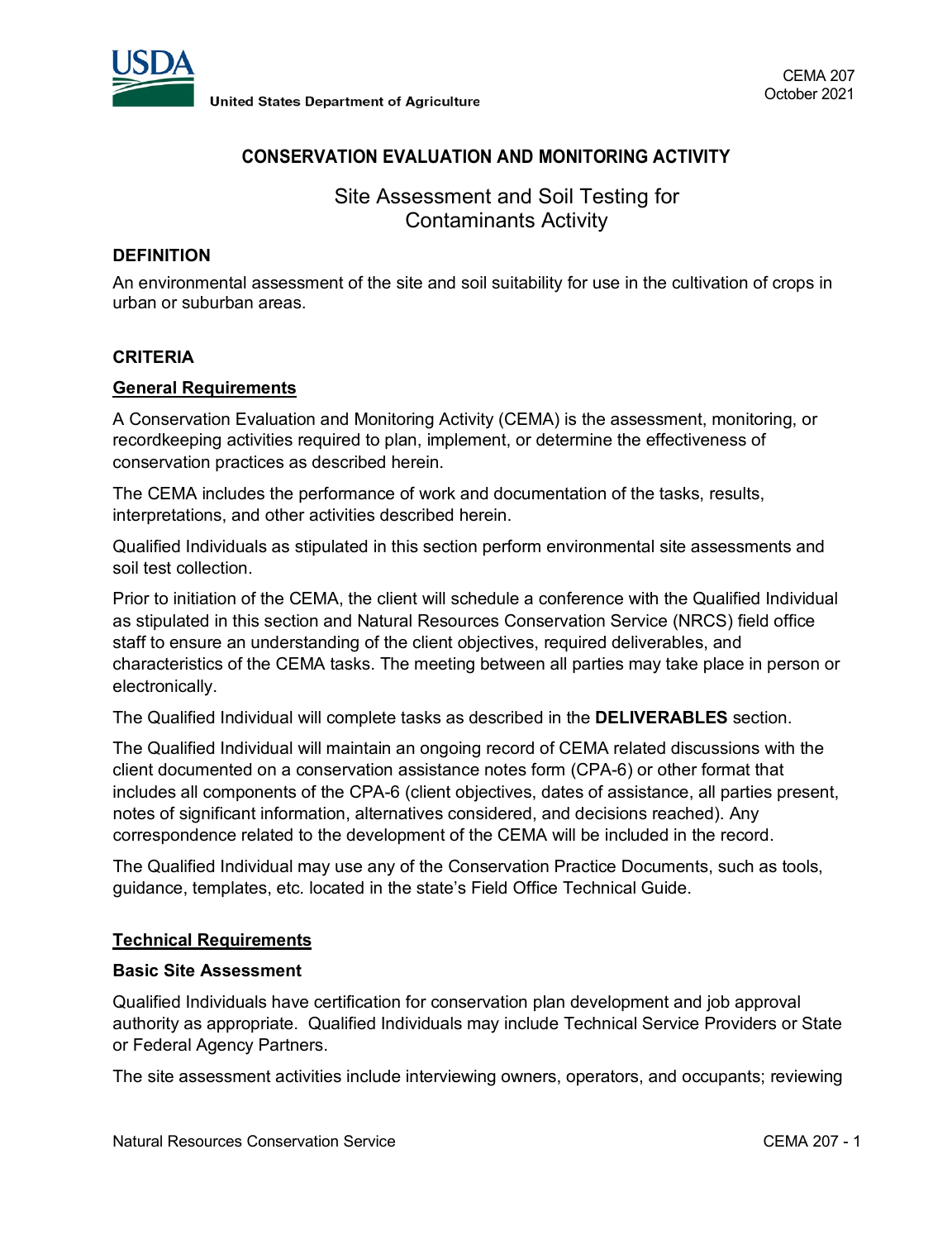historical sources of information and federal, state, tribal and local government records; and performing visual site inspections. Refer to **DELIVERABLES** section for requirements.

## **History of Site**

# **ASTM-E1527 "Environmental Site Assessments: Phase I Environmental Site Assessment Process**

The Qualified Individual must be an environmental professional defined as someone who has one of these qualifications:

- Professional Engineer's or Professional Geologist's license or registration and three years of full-time relevant experience.
- Licensed or certified by a state, tribe, or the Federal government to perform All Appropriate Inquiries and have three years of full-time relevant experience.
- Bachelor's degree or higher in science or engineering and five years of relevant, fulltime work experience.
- Ten years of relevant, full-time work experience.

Phase I Environmental Site Assessments (ASTM 1527) and All Appropriate Inquiry (Standards and Practices for All Appropriate Inquiries 40 C.F.R 312) are the industry standards for identifying potential environmental concerns according to previous uses of the property.

Refer to **DELIVERABLES** section for specific tasks and activities.

## **Further Site Assessment and Soil Testing**

# **ASTM-E1903 "Environmental Site Assessments: Phase II Environmental Site Assessment Process**

The Qualified Individual must be an environmental professional as defined above. The Qualified Individual develops a sampling plan to evaluate the potential presence of contamination from hazardous substances and petroleum on the property and determines the sources and exposures. They will identify chemicals of concern, sample and test soil, and further investigate areas of concern.

Refer to **DELIVERABLES** section for specific tasks and activities.

# **DELIVERABLES**

These deliverables apply to Conservation Evaluation and Monitoring Activity (CEMA) 207 - Site Assessment and Soil Testing for Heavy Metals and Other Contaminants.

**Two copies (hardcopy or electronic) of the CEMA must be developed—one for the client and one for the NRCS field office.** At the client's request, the Technical Service Provider (TSP) can deliver NRCS's copy to the NRCS Field Office. An Additional copy of the plan should also be uploaded on NRCS Registry.

# **1. Cover Page**

Cover page reporting the following information: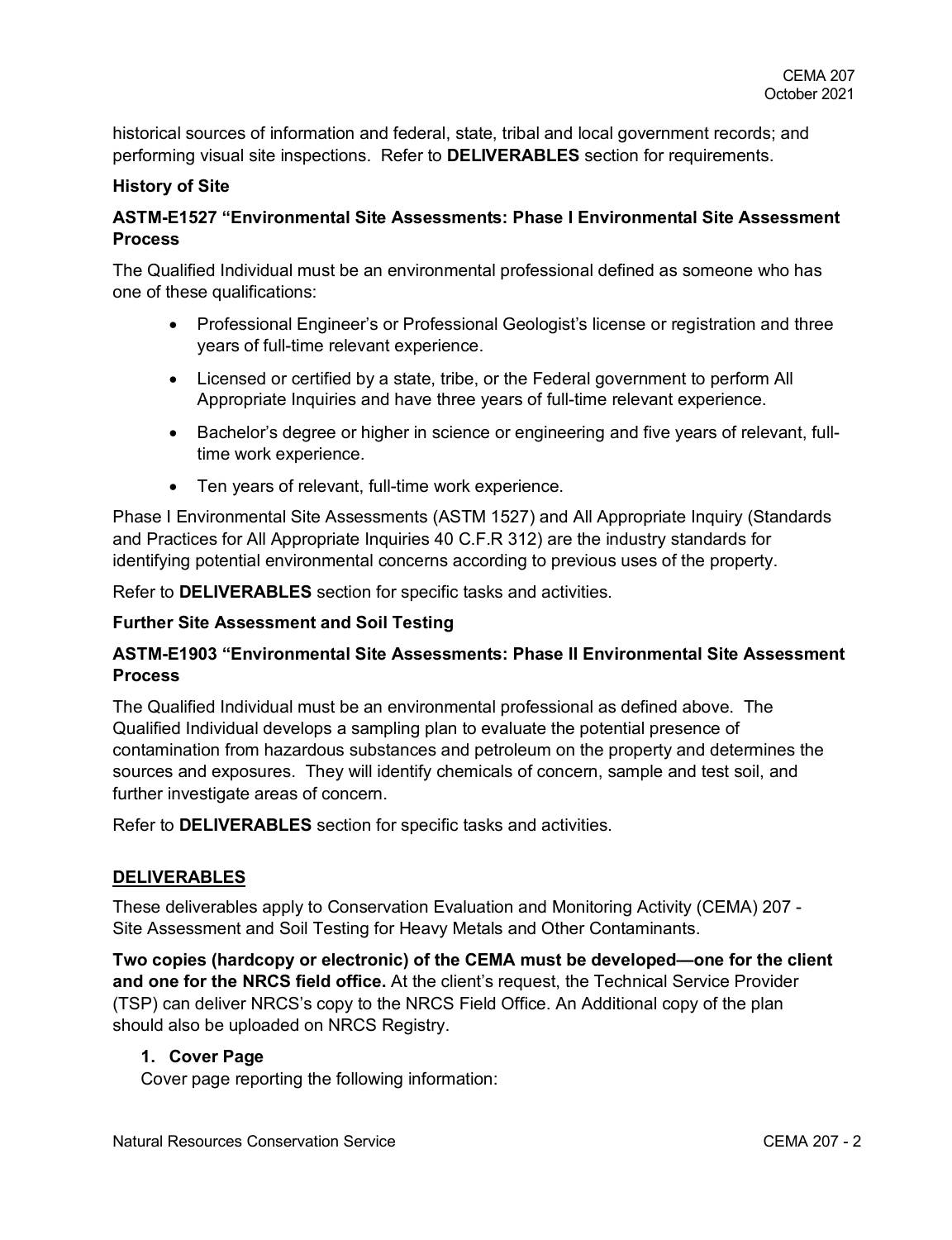- a) Client information: Name, farm bill program, contract number, and contract item number.
- b) Qualified Individual information: name, address, phone number, email, appropriate license number, and county of service.
- c) Farm identification:
	- i. Farm name, owner name, street address, and county/state.
	- ii. Primary phone number of the client.
- d) Statement that services provided:
	- i. Comply with all applicable Federal, State, Tribal, and local laws and requirements.
	- ii. Meet applicable NRCS program requirements.
	- iii. Are consistent with the conservation program goals and objectives for which the program contract was entered into by the client.
- e) Qualified Individual printed name, signature and date.
- f) Client acceptance statement:
	- i. A statement that the information represents existing conditions.
	- ii. Signature of the client and date the client received the report.
- g) Block for NRCS reviewer acceptance (to be completed by NRCS).

## **2. Correspondence**

- a) Conservation Assistance Notes (NRCS-CPA-6) or other format that includes all components of the CPA-6.
	- i. Brief overview of the client's objectives.
	- ii. Document each interaction with the client, include notes and results of that interaction, date, and initial.
	- iii. Document each site visit, activity in the field, results of each site visit, all parties present, date, and initials.
- b) Any correspondence relating to the development of the CEMA.

## **3. Maps**

- a) Maps needed for the Basic Site Assessment or ASTM-E1527 "Environmental Site Assessments: Phase I Environmental Site Assessment Process to include, but not be limited to:
	- i. General location map of the implementation areas showing access roads to the location.
	- ii. Conservation Plan map (this may consist of several maps to account for the entire implementation area). This map may be obtained from the client or through client approval on CAP-70 for NRCS to release.
	- iii. Other maps, as needed, with appropriate interpretations.
- b) Maps needed for ASTM-E1903 "Environmental Site Assessments: Phase II Environmental Site Assessment Process include items a. i and ii, plus a map showing the sampling plan used to collect samples for evaluation of heavy metals or other contaminants.
- c) At a minimum, all maps developed for the CEMA will include:
	- i. Title block showing:
		- Map title.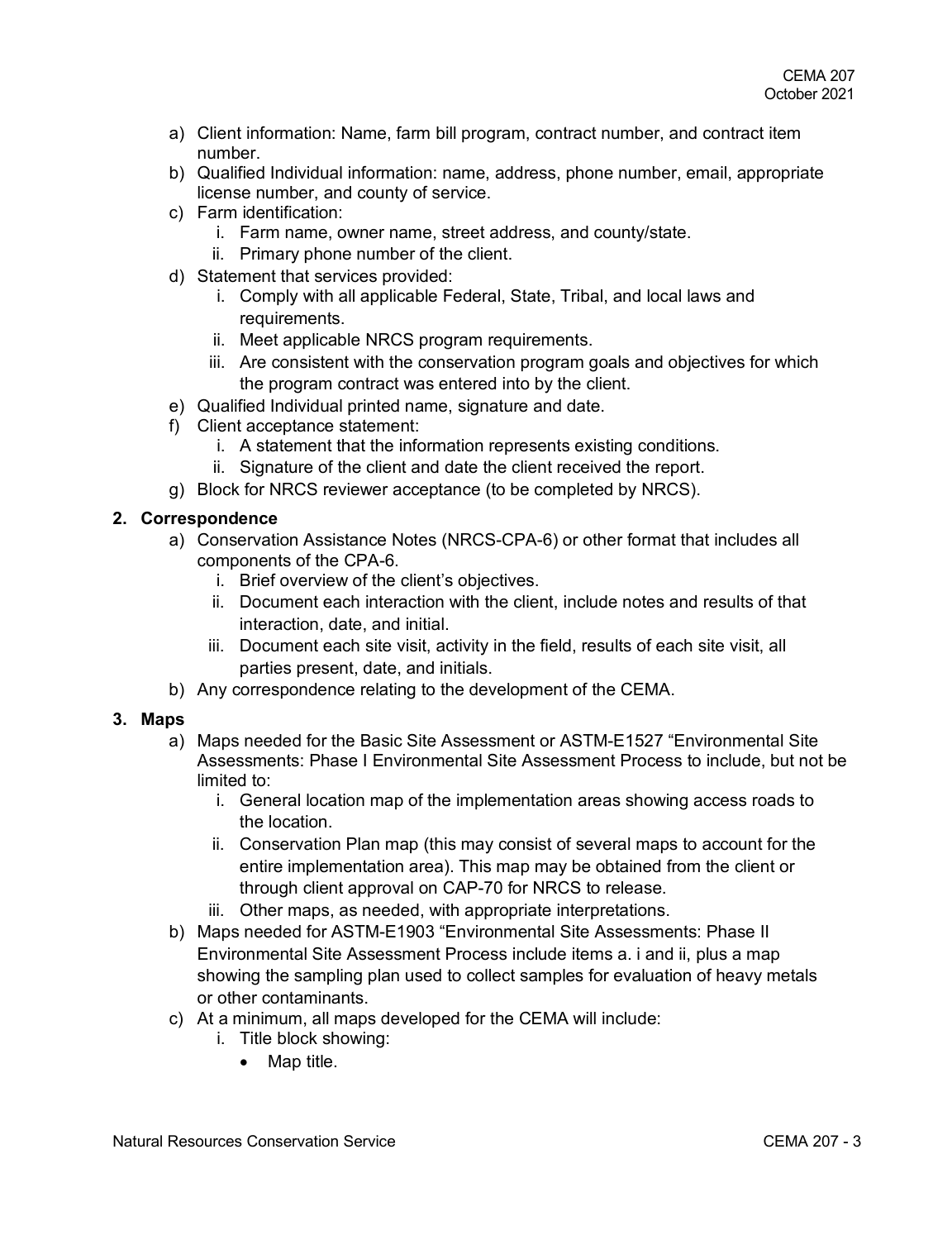- Client's name (individual or business).
- Prepared with assistance from USDA NRCS
- Assisted By [name].
- Name of applicable conservation district, county, and State.
- Date prepared.
- ii. Map scale.
- iii. Information needed to locate the assessment or monitoring area, such as geographic coordinates, public land survey coordinates, etc.
- iv. North arrow.
- v. Appropriate map symbols and a map symbol legend on the map or as an attachment.

### **4. Soil Sampling and Testing**

- a) Develop a sampling plan with a map to evaluate the potential presence of contamination from hazardous substances and petroleum on the property and determines the sources and exposures.
- b) Collect soil samples following appropriate safety protocols and industry standards.
- c) Prepare soils for transport to accredited laboratory for chemical analysis of heavy metals or other contaminants.
- d) Receive soil test results of full metal panel, polycyclic aromatic hydrocarbons, and additional constituent analysis.

### **5. Documentation**

- a) Completed forms Environmental Site Assessments (ASTM 1527), All Appropriate Inquiry (40 C.F.R 312) or NRCS Agricultural Conservation Easement Program (ACEP) HazMat Checklist and ACEP HazMat Interview. *If the assessment indicated no evidence of the presence or likely presence of any heavy metal, hazardous substance or other contaminants, then no further action to evaluate soil contamination is needed*.
- b) Results of soil test for heavy metals and other contaminants,
- c) Results and report from prior NRCS screening of heavy metals conducted by qualified NRCS uses of the portable x-ray fluorescence (pXRF)
- d) State approved risk threshold levels based on residential bare soil use for any metals detected.
- e) Conclusion statement
	- i. that the assessment has revealed no evidence of the presence or likely presence of any hazardous substances in, on, or at the site, no further action to evaluate for soil contamination is needed, OR
	- ii. the assessment revealed the presence of any hazardous substance and compared to the State approved risk threshold levels, the soil is safe for agricultural reuse, OR
	- iii. the contamination found at the property exceeds State approved risk thresholds for the proposed agricultural reuse. NRCS will refer the client to US EPA Brownfields and Land Revitalization Program.